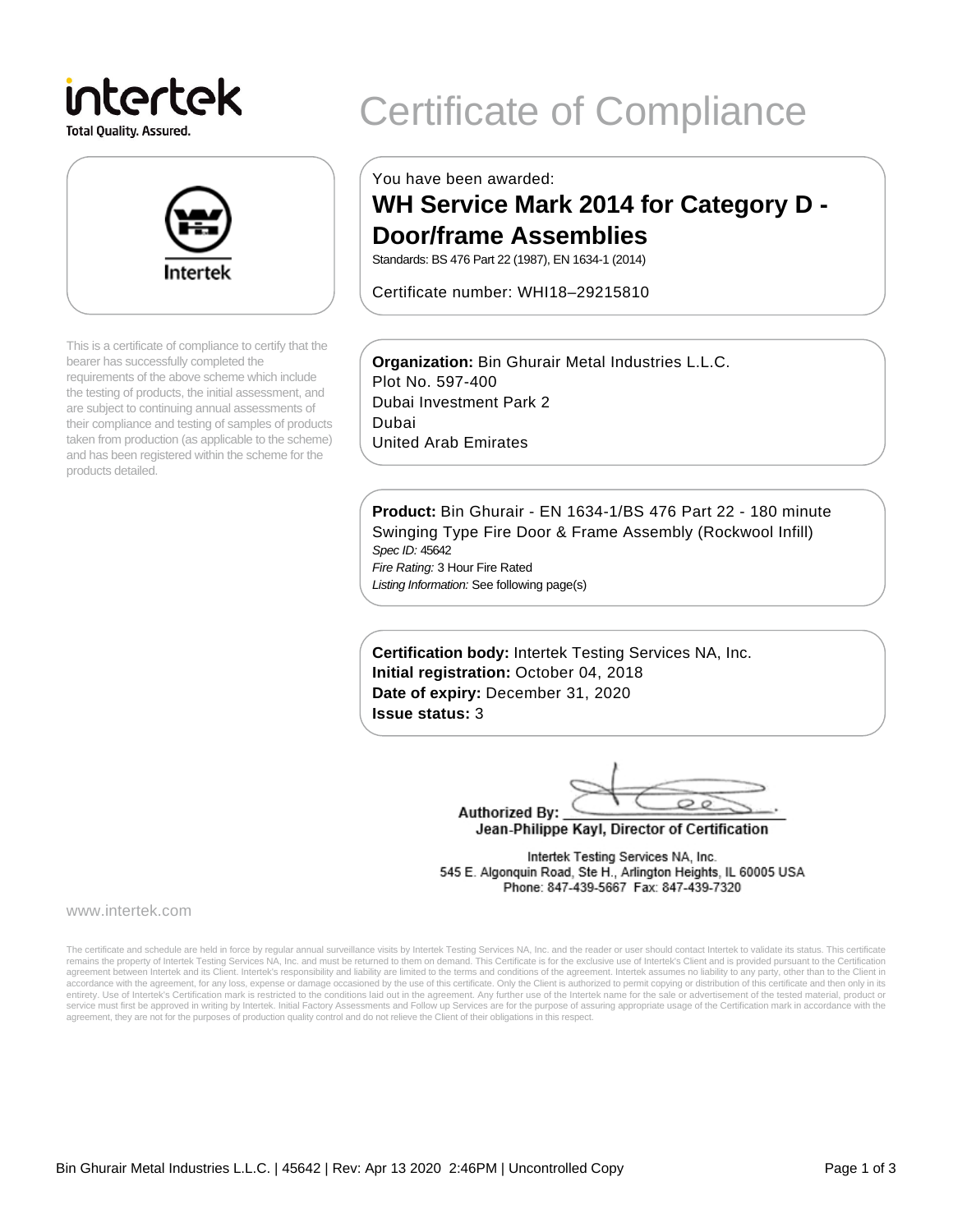## **LISTING INFORMATION**

#### **FIRE RESISTANT PRODUCT AND COMPONENTS**

Fire door and frame assembly - Rockwool infill type

#### **PRODUCT COVERED**

Double Leaf Steel Fire Door and Frame

#### **PRODUCT DESCRIPTION**

Single swinging, double leaf, steel stiffened, hollow metal type, Rockwool (80 kg/m<sup>3</sup>) infill fire doors intended for use in masonry constructions.

The door frame can be installed with or without grouting.

Limitations:

Minimum latch throw - 11mm.

Maximum tested sizes:

Double door frame - 2550mm x 2800mm x 150mm (w x h x jamb depth) Double door leaf - 1220mm x 2737mm x 45mm (w x h x thickness)

Vision Panel Glass - 225mm x 725mm x 5mm (w x h x thickness)

Louver Size - 450mm x 450mm (w x h, ref- Anemostat)

Allowed Extended Sizes for the vision panel for 90- or 120-minutes fire rating:

|                    | Width (mm)                                   | $H$ eight (mm)                       | Area (sq. m) |
|--------------------|----------------------------------------------|--------------------------------------|--------------|
| Vision panel glass | <b>258</b><br>$\left\vert$ (at 736mm height) | 1833<br>$\parallel$ (at 228mm width) | 0.19         |

Allowed Extended Sizes for the door assembly for 90 minutes fire rating:

|                   | Width (mm)                         | Height (mm)                            | Area (sq. m)  |
|-------------------|------------------------------------|----------------------------------------|---------------|
| Double Door Frame | 13187<br>$\ $ (at 2912mm height)   | 13500<br>$\ $ (at 2652mm width)        | <b>I</b> 9.28 |
| Double Door Leaf  | 1525<br>$\vert$ (at 2846mm height) | 13421<br>$\parallel$ (at 1269mm width) | 14.34         |

Allowed Extended Sizes for the door assembly for 120 minutes fire rating: